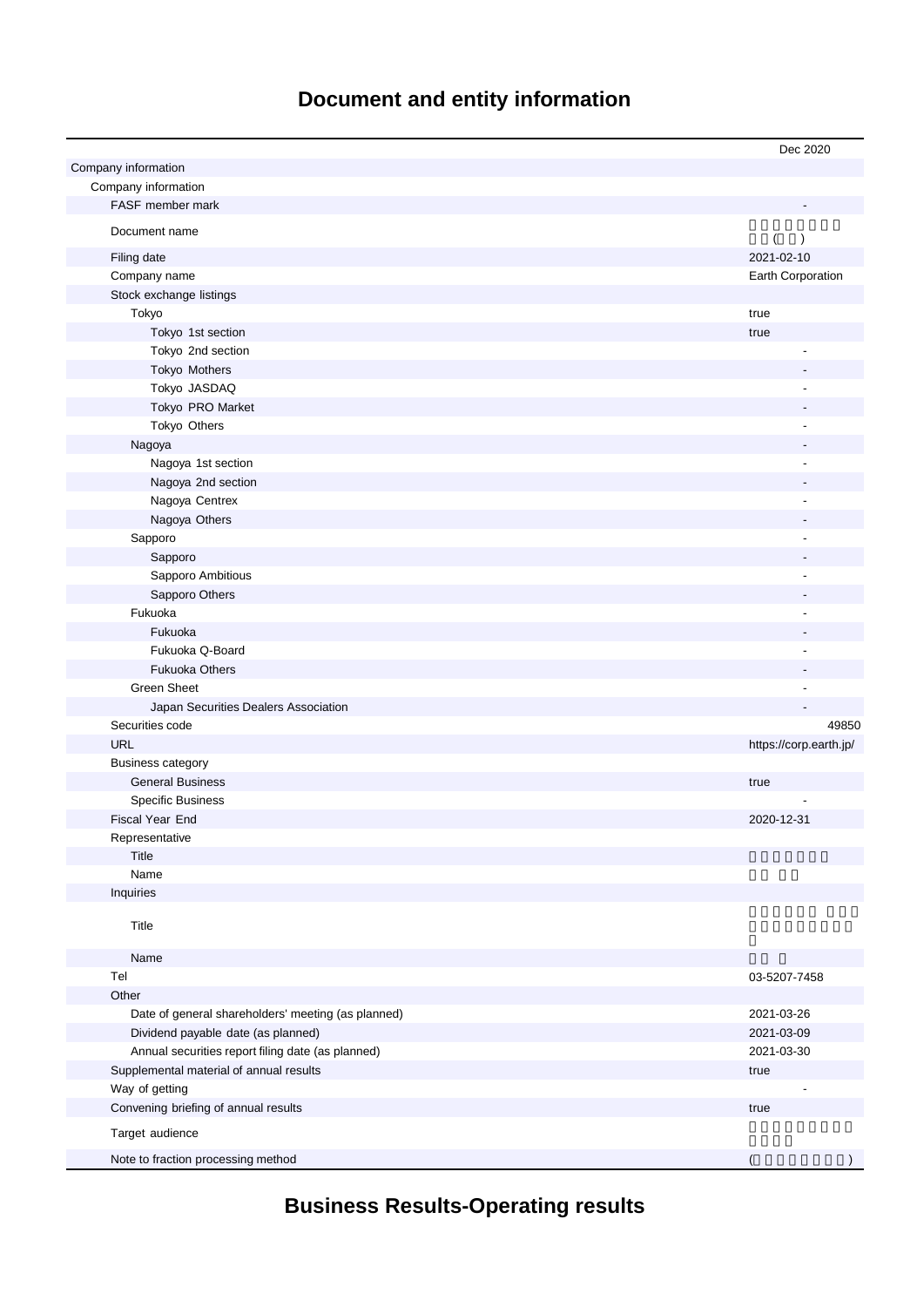|                                                    | Dec 2020 | Dec 2019 |
|----------------------------------------------------|----------|----------|
| Operating results                                  |          |          |
| Operating results                                  |          |          |
| Consolidated operating results                     |          |          |
| Consolidated income statements information         |          |          |
| Net sales                                          |          |          |
| Net sales                                          | 196,045  | 189,527  |
| % change                                           | 3.4      | 4.7      |
| Operating profit                                   |          |          |
| Operating profit                                   | 11,416   | 3,916    |
| % change                                           | 191.5    | 277.8    |
| Ordinary profit                                    |          |          |
| Ordinary profit                                    | 11,661   | 4,326    |
| % change                                           | 169.6    | 212.9    |
| Profit attributable to owners of parent            |          |          |
| Profit attributable to owners of parent            | 3,547    | 1,250    |
| % change                                           | 183.8    |          |
| Note to consolidated income statements information |          |          |
| Comprehensive income                               |          |          |
| Comprehensive income                               | 4,982    | 2,471    |
| Change in comprehensive income                     | 101.6    |          |
| Other consolidated operating results               |          |          |
| Basic earnings per share (Yen)                     | 170.65   | 61.80    |
| Diluted earnings per share (Yen)                   |          |          |
| Rate of return on equity (%)                       | 7.4      | 3.1      |
| Ordinary profit to total assets ratio (%)          | 10.3     | 4.0      |
| Operating profit to net sales ratio (%)            | 5.8      | 2.1      |
| Note to consolidated operating results             |          |          |
| Investment profit (loss) on equity method          |          |          |

## **Business Results-Financial positions**

#### (in millions of yens)

|                                          | Dec 2020 | Dec 2019 |
|------------------------------------------|----------|----------|
| <b>Financial positions</b>               |          |          |
| Financial positions                      |          |          |
| Consolidated financial positions         |          |          |
| Total assets                             | 119,870  | 107,425  |
| Net assets                               | 59,823   | 44,322   |
| Capital adequacy ratio (%)               | 46.1     | 37.3     |
| Net assets per share (Yen)               | 2,507.62 | 1,978.86 |
| Note to consolidated financial positions |          |          |
| Owner's equity                           | 55,299   | 40,037   |
|                                          |          |          |

### **Business Results-Cash flows**

| (in millions of yens) |  |
|-----------------------|--|
|-----------------------|--|

|                                      | Dec 2020 | Dec 2019 |
|--------------------------------------|----------|----------|
| Cash flows                           |          |          |
| Cash flows                           |          |          |
| Consolidated cash flows              |          |          |
| Cash flows from operating activities | 24,590   | 10,022   |
| Cash flows from investing activities | $-3,168$ | $-3,990$ |
| Cash flows from financing activities | $-4,938$ | $-4,768$ |
| Cash and equivalents, end of period  | 23,716   | 7,312    |

### **Dividends**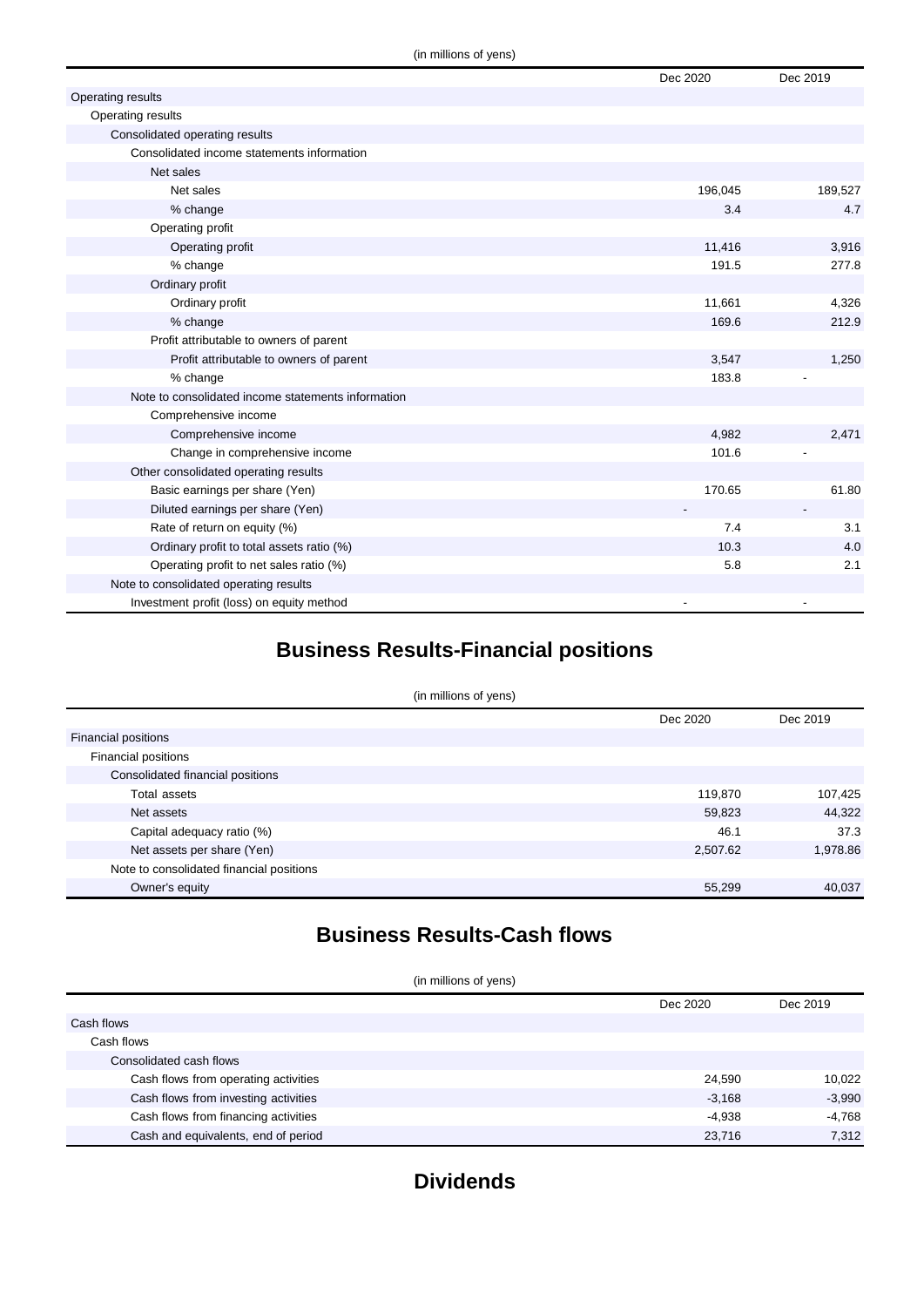(in millions of yens)

|                                                                 | $\cdots$ |                          |          |          |
|-----------------------------------------------------------------|----------|--------------------------|----------|----------|
|                                                                 |          | Dec 2021                 | Dec 2020 | Dec 2019 |
| <b>Dividends</b>                                                |          |                          |          |          |
| Dividends                                                       |          |                          |          |          |
| <b>Dividends</b>                                                |          |                          |          |          |
| Dividend per share (Yen)                                        |          |                          |          |          |
| Dividend per share (Yen)                                        |          |                          |          |          |
| First quarter                                                   |          |                          |          |          |
| Result                                                          |          |                          |          |          |
| Forecast                                                        |          |                          |          |          |
| Upper                                                           |          |                          |          |          |
| Lower                                                           |          | ٠                        |          |          |
| Second quarter                                                  |          |                          |          |          |
| Result                                                          |          |                          | 0.00     | 0.00     |
| Forecast                                                        |          | 0.00                     |          |          |
| Upper                                                           |          |                          |          |          |
| Lower                                                           |          |                          |          |          |
| Third quarter                                                   |          |                          |          |          |
| Result                                                          |          |                          |          |          |
| Forecast                                                        |          | $\overline{\phantom{a}}$ |          |          |
| Upper                                                           |          |                          |          |          |
| Lower                                                           |          | $\overline{\phantom{a}}$ |          |          |
| Year end                                                        |          |                          |          |          |
| Result                                                          |          |                          | 115.00   | 100.00   |
| Forecast                                                        |          | 115.00                   |          |          |
| Upper                                                           |          | ٠                        |          |          |
| Lower                                                           |          |                          |          |          |
| Annual                                                          |          |                          |          |          |
| Result                                                          |          |                          | 115.00   | 100.00   |
| Forecast                                                        |          | 115.00                   |          |          |
| Upper                                                           |          | $\overline{\phantom{a}}$ |          |          |
| Lower                                                           |          | $\blacksquare$           |          |          |
| Total dividend paid                                             |          |                          |          |          |
| Total dividend paid                                             |          |                          |          |          |
| Annual                                                          |          |                          |          |          |
| Result                                                          |          |                          | 2,536    | 2,023    |
| Payout ratio (consolidated)                                     |          |                          |          |          |
| Payout ratio (%)                                                |          |                          |          |          |
| Annual                                                          |          |                          |          |          |
| Result                                                          |          |                          | 67.4     | 161.9    |
| Forecast                                                        |          | 36.2                     |          |          |
| Ratio of total amount of dividends to net assets (consolidated) |          |                          |          |          |
| Ratio of total amount of dividends to net assets (%)            |          |                          |          |          |
| Annual                                                          |          |                          |          |          |
| Result                                                          |          |                          | $5.1$    | $5.0\,$  |

#### **Forecasts**

| (in millions of yens)                |  |               |                          |                          |
|--------------------------------------|--|---------------|--------------------------|--------------------------|
|                                      |  |               | Dec 2021                 | Jun 2021                 |
| Forecasts                            |  |               |                          |                          |
| Forecasts                            |  |               |                          |                          |
| Title for forecasts                  |  | 2021<br>12 31 | 12<br>2021<br>2021       |                          |
| Preamble to consolidated forecasts   |  |               |                          |                          |
| Preamble to forecasts                |  |               | $\overline{\phantom{a}}$ |                          |
| Main table of consolidated forecasts |  |               |                          |                          |
| Net sales                            |  |               |                          |                          |
| Net sales                            |  |               |                          |                          |
| Forecast                             |  |               | 200,000                  | 113,600                  |
| Upper                                |  |               | $\overline{\phantom{a}}$ | $\blacksquare$           |
| Lower                                |  |               | $\overline{\phantom{a}}$ | $\overline{\phantom{a}}$ |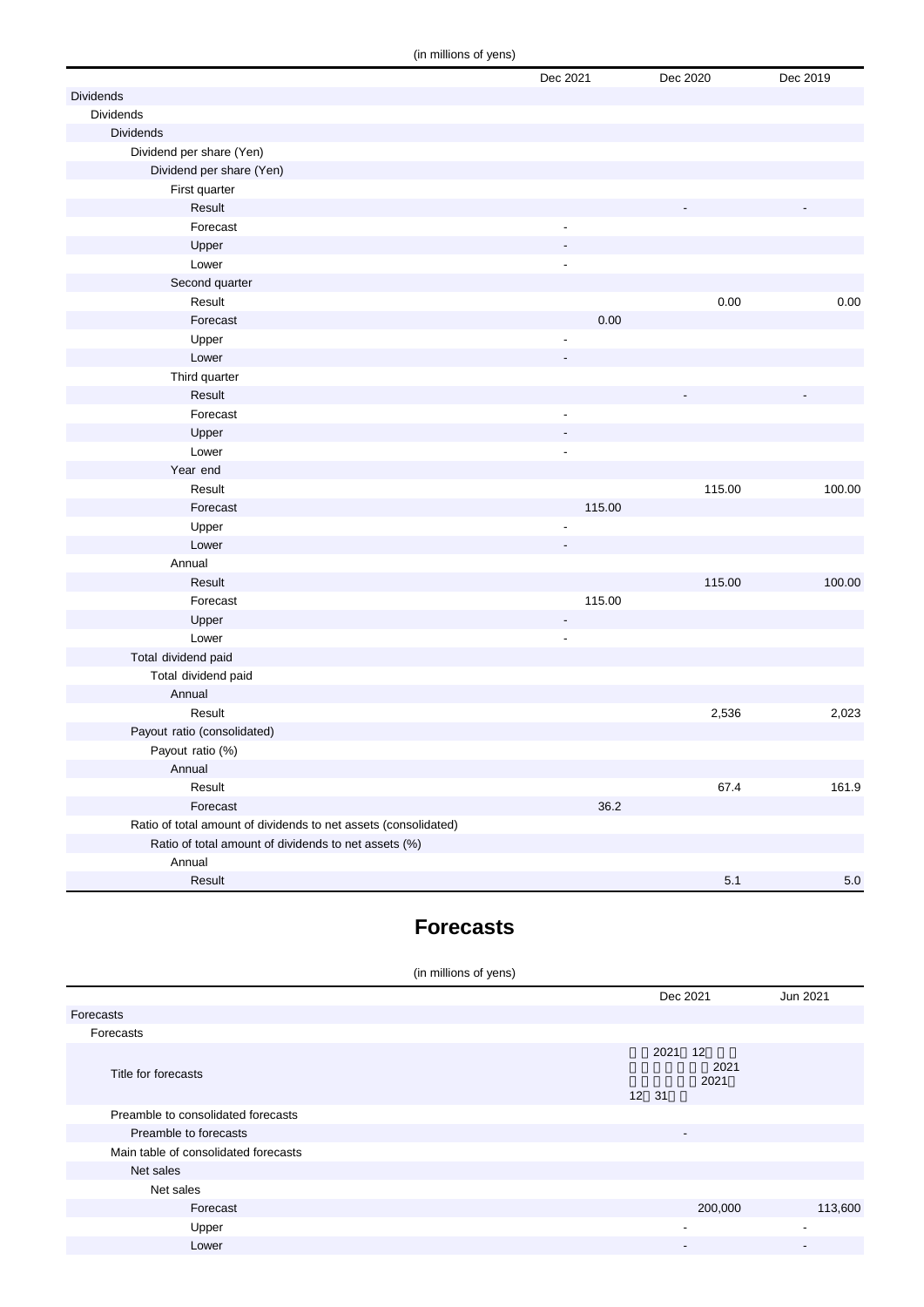| % change                                |                          |                          |
|-----------------------------------------|--------------------------|--------------------------|
| Forecast                                | 2.0                      | 2.7                      |
| Upper                                   | $\overline{a}$           |                          |
| Lower                                   |                          |                          |
| Operating profit                        |                          |                          |
| Operating profit                        |                          |                          |
| Forecast                                | 11,000                   | 16,100                   |
| Upper                                   | ÷.                       | $\blacksquare$           |
| Lower                                   | ٠                        | $\blacksquare$           |
| % change                                |                          |                          |
| Forecast                                | $-3.6$                   | 0.5                      |
| Upper                                   |                          | $\overline{\phantom{a}}$ |
| Lower                                   | $\overline{a}$           | $\overline{\phantom{a}}$ |
| Ordinary profit                         |                          |                          |
| Ordinary profit                         |                          |                          |
| Forecast                                | 11,500                   | 16,300                   |
| Upper                                   |                          |                          |
| Lower                                   |                          |                          |
| % change                                |                          |                          |
| Forecast                                | $-1.4$                   | 1.0                      |
| Upper                                   | $\overline{a}$           |                          |
| Lower                                   |                          |                          |
| Profit attributable to owners of parent |                          |                          |
| Profit attributable to owners of parent |                          |                          |
| Forecast                                | 7,000                    | 10,950                   |
| Upper                                   | $\overline{\phantom{0}}$ | $\overline{\phantom{a}}$ |
| Lower                                   | $\overline{a}$           | $\blacksquare$           |
| % change                                |                          |                          |
| Forecast                                | 97.3                     | $0.0\,$                  |
| Upper                                   |                          |                          |
| Lower                                   | ٠                        | $\overline{\phantom{a}}$ |
| Basic earnings per share (Yen)          |                          |                          |
| Basic earnings per share (Yen)          |                          |                          |
| Forecast                                | 317.43                   | 496.54                   |
| Upper                                   |                          |                          |
| Lower                                   |                          |                          |
| Note to consolidated forecasts          |                          |                          |
| Note to forecasts                       |                          |                          |

## **Notes-Material changes in subsidiaries during this period changes in scope of consolidations resulting from change in subsidiaries**

|                                                                                                                                   | Dec 2020 |
|-----------------------------------------------------------------------------------------------------------------------------------|----------|
| Material changes in subsidiaries during this period (Changes in scope of<br>consolidations resulting from change is subsidiaries) |          |
| Material changes in subsidiaries during this period (Changes in scope of<br>consolidations resulting from change is subsidiaries) |          |
| <b>Others</b>                                                                                                                     |          |
| Material changes in subsidiaries during this period (Changes in scope<br>of consolidations resulting from change is subsidiaries) |          |
| Material changes in subsidiaries during this period (Changes in<br>scope of consolidations resulting from change is subsidiaries) |          |
| Number of subsidiaries newly consolidated                                                                                         |          |
| Name of subsidiaries newly consolidated                                                                                           |          |
| Number of subsidiaries excluded from consolidation                                                                                |          |
| Name of subsidiaries excluded from consolidation                                                                                  |          |

#### **Notes-Changes in accounting policies and accounting estimates retrospective restatement**